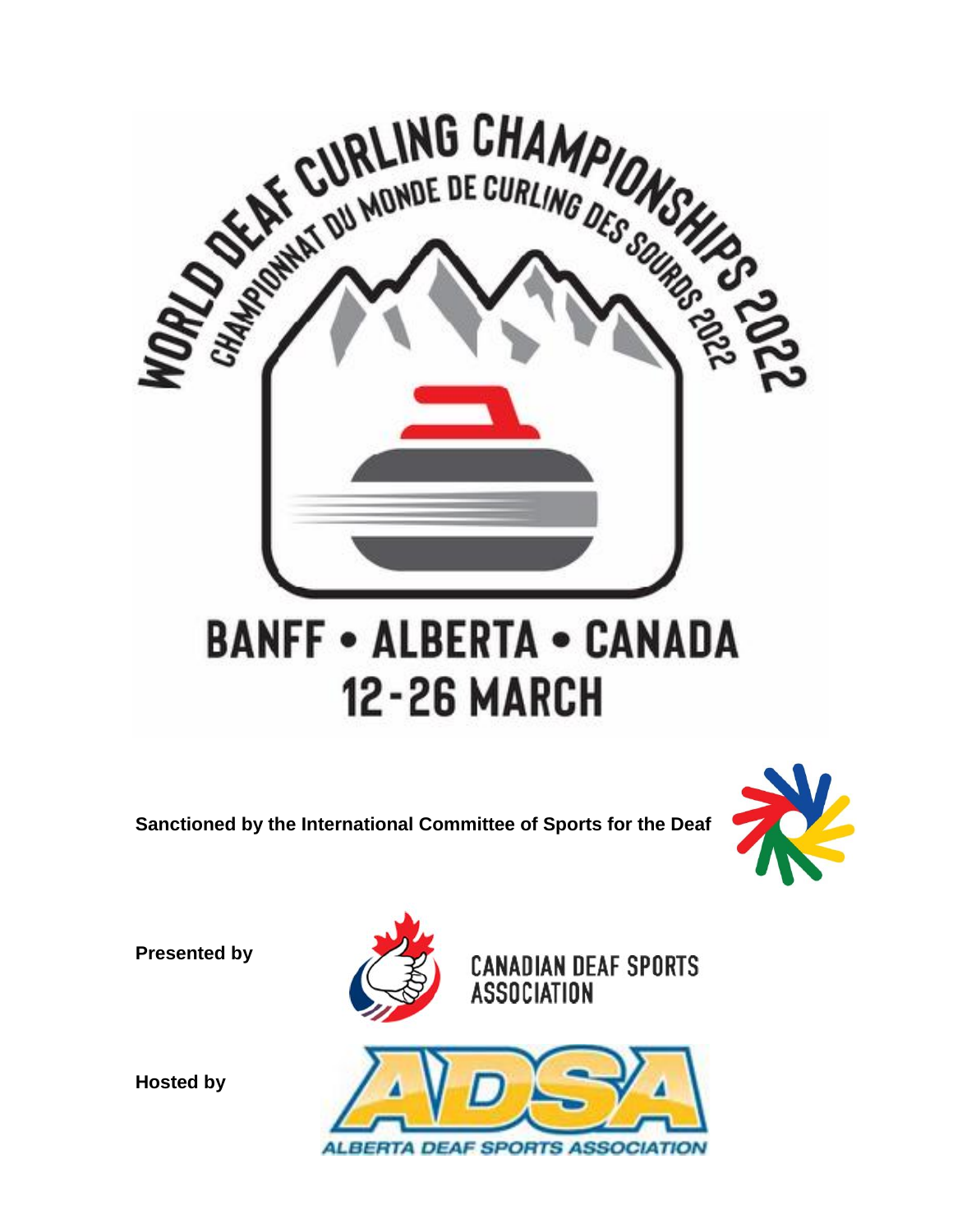# **WDCC Information Bulletin #3 – March 8, 2021**

The Alberta Deaf Sports Association (ADSA), which is affiliated with the Canadian Deaf Sports Association (CDSA), is honoured to host the World Deaf Curling Championships in Banff, Alberta, Canada from March 12 to 26, 2022. There will be three (3) official curling events at these Championships:

- Mixed Doubles Curling (March 12 to 17, 2022)
- Men's Curling (March 18 to 26, 2022)
- Women's Curling (March 18 to 26, 2022)

This event is endorsed by the International Committee of Sports for the Deaf. In 1991, Banff hosted the World Games for the Deaf; accordingly, the 2022 World Deaf Curling Championships will also mark the 31<sup>st</sup> anniversary of the previous Games.

# **1) COVID-19**

# **i. Update on health and safety protocols:**

Critical new information: the Alberta government has announced that "Step 2" will start on March 1st, resulting in the following:

- The provincial mask mandate is removed, except in high-risk settings (hospitals and long-term care and nursing homes)
- Masks will still be required on public transit (include local transportation from the hotel to the competition venue)
- The vaccine passport will not be required

# **ii. International Travellers**

# **Use ArriveCAN to enter Canada**

You must use ArriveCAN to provide mandatory travel information before and after your entry into Canada. It only takes minutes to help keep one another safe. Download the latest version of ArriveCAN (available for iOS, Android, and online at [https://arrivecan.cbsa-asfc.cloud-nuage.canada.ca/welcome\)](https://arrivecan.cbsa-asfc.cloud-nuage.canada.ca/welcome). ArriveCAN is mandatory and free! You will need to submit your information within 72 hours before your arrival in Canada. If you do not have a smartphone, please sign in to ArriveCAN from a computer.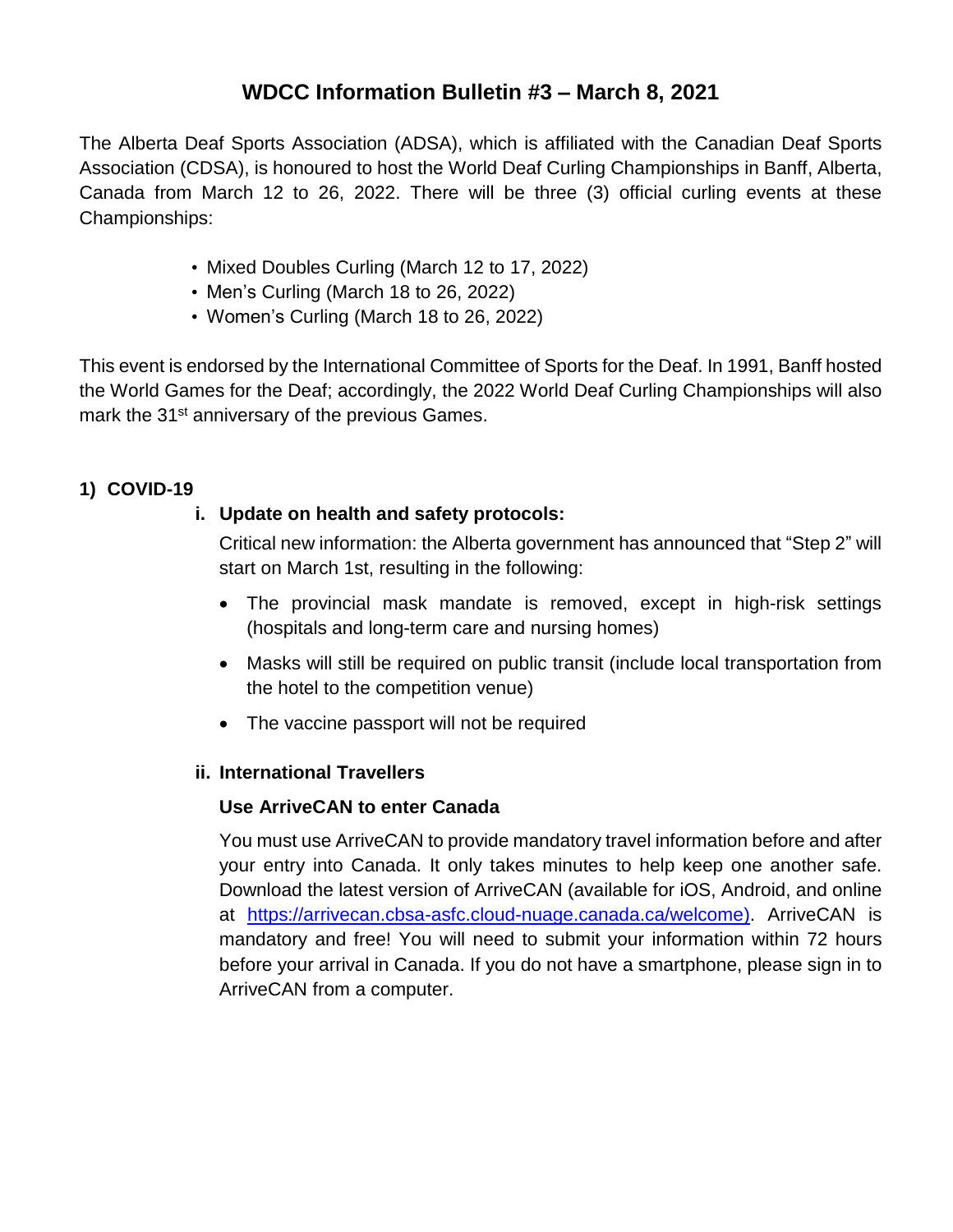# **Pre-entry testing (accepted types, timing)**

• Proof of a professionally administered or observed **negative antigen test** (rapid antigen test, viral antigen test) taken outside of Canada no more than 1 day before your scheduled flight

OR

• Proof of a valid **negative molecular test** (PCR, NAT or NAATs, RT-LAMP) taken within 72 hours of your scheduled flight departure time to Canada

#### **iii. Departing from Canada after the event**

For anyone who needs to take a COVID test before flying back home, please email at [wdcc.chairperson@gmail.com](mailto:wdcc.chairperson@gmail.com) to let us know.

The "GO RAPID TEST BANFF" walk-through travel testing option in available – and no appointment is needed! This service offers Rapid Antigen and Molecular PCR tests.

If you need to and state your preferred date and time so that we can arrange to take you to the testing site.

# **2) PROTOCOL FOR THE CURLING EVENT - UPDATE**

#### **a. Vaccination protocol for the curling event**

- $\triangleright$  No vaccine passport is required but all athletes and officials must be fully vaccinated due to the presence of international travellers at the event.
- $\triangleright$  Social media personnel, game umpires, ice technicians, time keepers, support staff and representatives, and volunteers may wear a mask on the field of play. No mandate as per Alberta government regulations.
- $\triangleright$  Volunteers may wear masks. No mask mandate as per Alberta government regulations.

#### **b. COVID-19 protocol for the curling event: update**

All volunteers, umpires, support staff, and social media personnel may wear a mask on the field of play. No mask mandate as per Alberta government regulations.

- $\triangleright$  Players and coaches may wear a mask indoors except on the field of play.
- $\triangleright$  Strong recommendation not to assemble in hotel rooms with people from outside your group; however, members of any group, including teams, umpires, and so on, may assemble.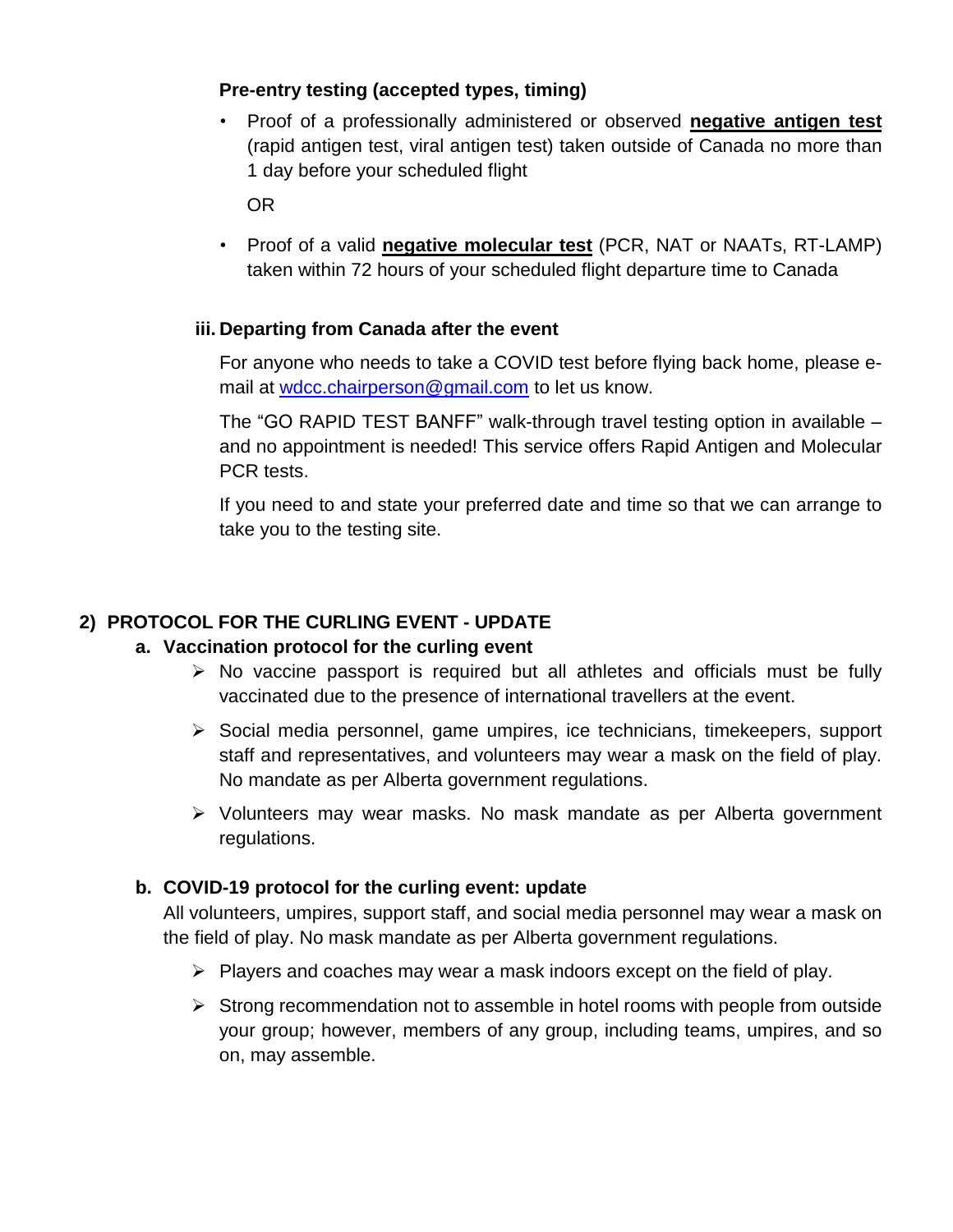#### **c. Local Transportation:**

From Banff to Fenlands/Banff Curling Club (the competition venue)

- Drivers are required to wear masks.
- Athletes and officials are required to wear masks.

### **d. General**

Athletes, officials, umpires, timekeepers, and volunteers may choose to wear masks for their own safety; please respect their choice.

# **3) LOCAL TRANSPORTATION**

# **Airport:**

we have received all transportation forms from participating countries. Someone at the airport displaying a "WDCC" sign will lead you to the passenger van.

#### **Whova app:**

For all in Banff transportation requests please use the Whova app (further information provided on the WHOVA app provided below)

We request that you instant message the committee for all transportation needs so that we can provide a time for pick up and be on site. For game scheduled dates and times, for athletes and officials, please give a days notice so that the drivers can be ready for specific times requested for pick up.

Please download Whova, the Event & Conference App, by clicking [here.](https://play.google.com/store/apps/details?id=com.whova.event&hl=en&gl=US) Search under the name 2022 World Deaf Curling Championships the WDCC 2022 logo is easily identified the logo is similar to the one found on social media.

This app contains all current up-to-date program guides and all updates for the duration of the curling event. It includes the program book, updated standings, updated line scores, photos, the transportation schedule, and in-app messaging to reach out to others (especially useful for scheduling of transportation).